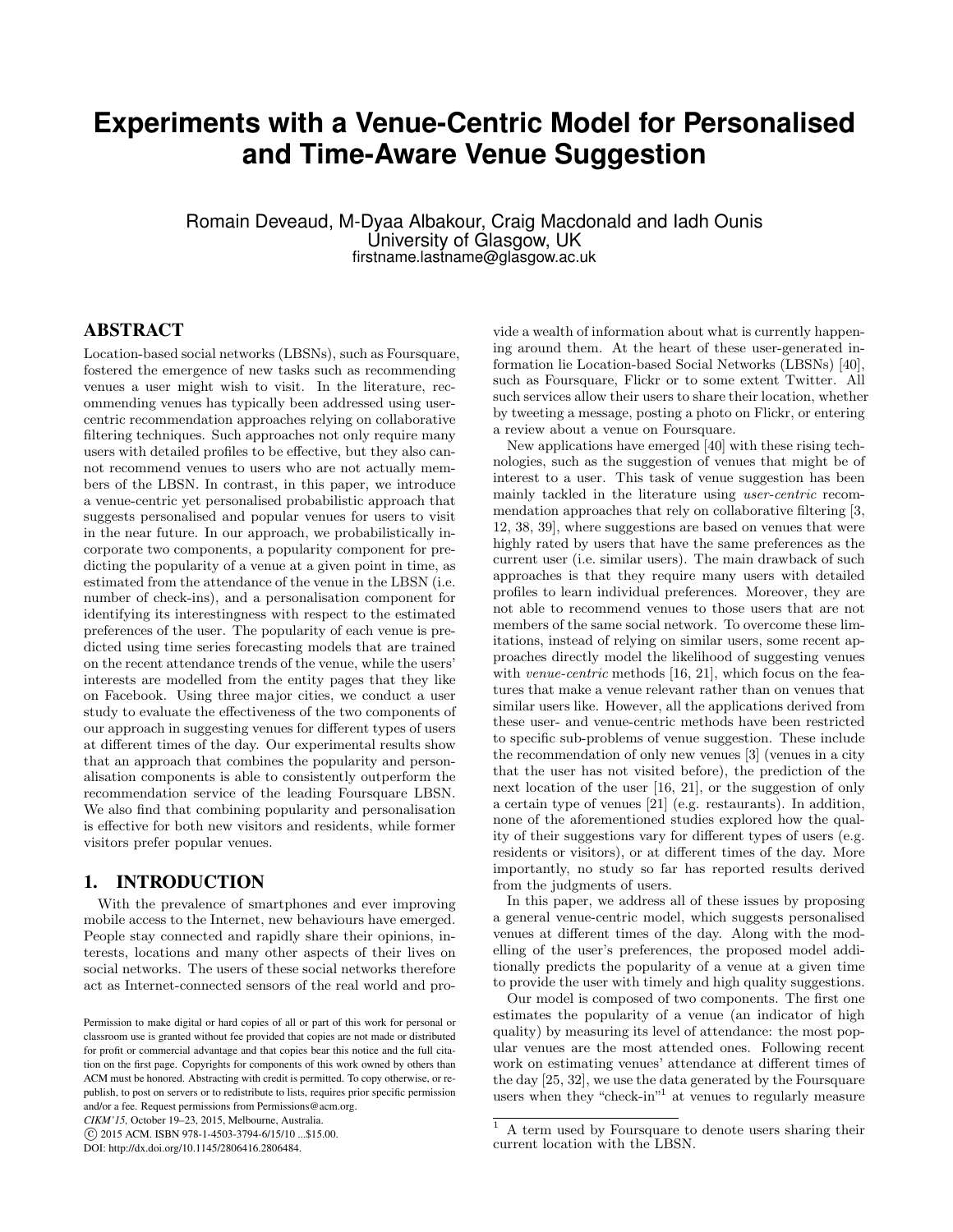the venues' level of attendance throughout the day. We then predict the future level of attendance of a given venue by applying state-of-the-art time series forecasting models, such as those in [18]. By doing so, we predict the future popularity of venues at a given point in time, thereby adapting the suggestions as a function of the date and the time of the day. Indeed, while harnessing the Foursquare venues' popularity has already been studied [22], no past work attempted to estimate this popularity at future points in time.

The second component of our model takes advantage of the Facebook profile of the users to suggest personalised venues by inferring their interests. People indeed openly share pieces of their interests on Facebook by "liking" various pages, which can be viewed as records of their personality [20]. Our model uses the pages users like to estimate the likelihood of a venue being of interest to them. With nearly 1.5 billion users in  $2014^2$ , Facebook is a central and widely used repository of user interests. Leveraging this centrality allows us to avoid the usual cold-start and sparsity problems that plague recommender systems [13].

While we use specific information sources in this study (i.e. Foursquare and Facebook), our model is general enough to be adapted to other sensors of attendance (e.g. CCTV cameras) or sources of user interests (e.g. Google+). Unlike in previous work, we evaluate the effectiveness of our venue suggestions by asking judgments from users. In particular, we conduct a user study, where we examine the quality of venue suggestions over various dimensions such as the time of the day or the profile of the user (i.e. visitor or resident). Hence, this paper presents a three-fold contribution:

- We propose a principled probabilistic model that suggests personalised venues based on their estimated interestingness and popularity over time;
- We separately evaluate the two components of our model by conducting experiments on: (1) the inference of the user's interests; and (2) the prediction of the venues' level of attendance by applying time series forecasting models;
- We integrate our observations and analysis from the above experiments to build an effective instantiation of our venue suggestion model, which we validate through a user study that involves 100 participants over three major cities. The experimental results from the user study show that: (1) Taken separately or in combination, both components of our model significantly outperform the Foursquare recommendation service, thus validating our approaches for estimating the popularity of a venue and the user's interests; (2) New visitors and residents tend to prefer personalised venues, while former visitors prefer popular venues.

The remainder of this paper is organised as follows. Section 2 reviews approaches related to the task of venue suggestion. In Section 3, we describe our proposed model. We experiment in Section 4 with the two components of our model taken separately, before combining them and carrying a user study in Section 5. We conclude and discuss future work in Section 6.

# 2. RELATED WORK

Suggesting venues or activities to users is an emerging application that is currently receiving attention due to the growing interest in smart cities [6] and location-based social networks (LBSNs) [40]. These applications are often

classified in the literature as Point-of-Interest (POI) [28] (or also sometimes Location [38]) Recommendation. Approaches studied for POI recommendation range from traditional user-centric collaborative filtering [3, 12, 38, 39] to venue-centric topic modelling [16, 21]. User-centric approaches focus on the user and perform recommendation based on the venues that similar users have liked or visited in the past. One weakness of collaborative filtering is that it requires detailed profiles from many users to be able to accurately infer their interests. For example, Bao et al. [3] tackled the sparsity of the user profiles and the cold start problem in collaborative filtering by identifying experts in high-level categories of venues, which are estimated to be of interest to the user from previous interactions on the LBSN (previous visits). Unlike these approaches, we do not rely on previous interactions on LBSNs to model the users' interests.

In contrast, venue-centric approaches to venue suggestion can abstract from the need of detailed profiles, and also offer the advantage of being able to accommodate a wide range of users by not being restricted to users of a single LBSN. Thus far, the venue-centric approaches have relied on probabilistic topic models [16, 21]. Kurashima et al. [21] showed that a topic model can effectively mine logs of GPS trajectories to infer the next visit of a user. Hu et al. [16] proposed a very similar model that uses text and locations extracted from social media (e.g. Twitter). However, the venue-centric approaches [16, 21] only predict the next location of the user, which may not be a venue, thus leading to a low suggestion precision. Moreover, while all of the aforementioned user- and venue-centric approaches relate to our work in that they can all recommend venues, they only consider two parameters: the users and (sometimes) their current location, but they do not consider time. Our approach is different in the sense that it models the quality of venues with respect to both their popularity and the user's interests, and also tracks their popularity over time.

A few studies are closely related to ours. Yuan et al. [39] and Gao et al. [12] proposed time-aware recommendation models that incorporate the temporal check-in behaviour of each user in the LBSN. Both use collaborative filtering, and incorporate the similarity between users that exhibit similar temporal patterns (i.e. users that visit the same locations at the same time of the day). Although these two approaches take time into account for POI recommendation, they are both user-centric and thus suffer from the drawbacks mentioned earlier. Our approach distinguishes itself from those studies by being venue-centric, and by modelling the temporal behaviours of the venues instead of those of the users. Brilhante et al. [8] proposed an approach for mining Flickr and Wikipedia to build sequences of visits for users before they start their trip. However, this last approach only generates a static path of venues given a target city. In contrast, our proposed model adapts to the city, the time, the user, and her/his current location.

The TREC Contextual Suggestion track [10] is investigating research questions related to the personalised suggestion of places. The most effective approaches [11, 31, 37] heavily rely on the high quality search results of the recommendation APIs in various LBSNs such as Google Places, Yelp, or Foursquare. Achieving a personalised ranking is then mostly a matter of re-ranking those results to better fit the user's interests. In the context of the Contextual Suggestion track, these interests are expressed through a list of previously visited places associated with ratings, as for user-

 $^2$  http://www.statisticbrain.com/facebook-statistics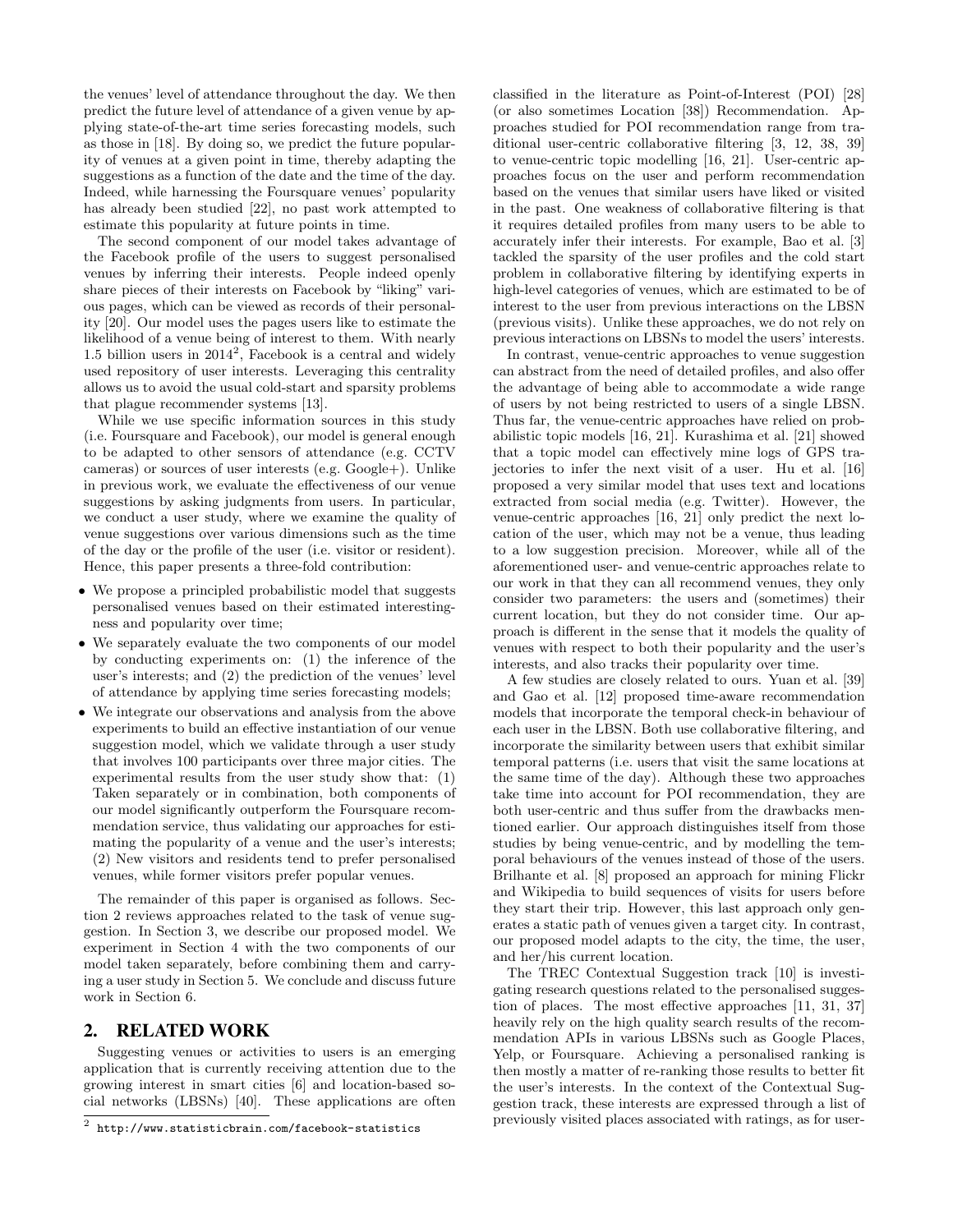centric approaches. One issue when considering such profiles is that suggestions will always be biased towards categories of venues that the user rated highly, thereby harming the exploration or discovery of new kinds of venues. Again, our approach does not require the user to have a detailed profile of previously visited venues.

The approach we present in this paper differs from all of the above in the sense that it tracks the popularity of venues over time, and proposes a novel method for inferring the interests of the user by using an independent source of preferences (i.e. Facebook). Our proposed model is principled and flexible enough that it could be instantiated using different approaches to represent the popularity and the interestingness of a venue. It is specifically designed to tackle the zero-query retrieval task, where suggestions are presented to the user without requiring her/him to issue a query [23].

We present this model and detail the specific instantiations we explore in this paper in the following section.

#### 3. MODEL FORMULATION

For a given user  $u$  at a location  $l$  and at a certain time  $t$ , we aim to model the likelihood of a venue  $v$  to be of interest to the user. This model can be formally written as:

$$
P(v|u, l, t) \propto P(v|u) \cdot P(v|l, t')
$$
 (1)

and is composed of two components: an interestingness component, which estimates the likelihood  $P(v|u)$  that a venue v would correspond to the interests of user  $u$ ; and a popularity component, which estimates the likelihood  $P(v|l, t')$ that  $v$  would be accessible to the user currently at location l, and that it would be popular at some point in the near future t', where  $t' = t + \epsilon$ . In other words, our model can suggest venues that may be of interest in the near future by anticipating the needs of the user. The parameter  $\epsilon$  controls the length of this "near future"; we will discuss its setup in Section 5. Note that the model in Equation (1) assumes independence between the user  $u$  and the location and time  $(l, t)$ . This assumption simplifies the model allowing us to study the interestingness and the popularity components, independently or in combination, by making use of judgments from users. It is also consistent with a venue-centric approach that does not require data detailing the locations of the users at different times. Our model is a venue-centric approach in the sense that it models the likelihood of a venue to be of interest given three parameters, namely the user, its location, and the current time. Venues are modelled both in a conceptual space (finding venues that match the interests of a user) and in a physical space (finding nearby venues that are usually popular at certain points in time). The core of our approach lies in the estimation of the two probabilities of Equation (1), which we describe in the following sections: first, we detail in Section 3.1 our approach for predicting the popularity of a venue at a certain point in the future; then, in Section 3.2 we describe how we can leverage elements of the Facebook profile of a user to infer her/his interests.

#### 3.1 Predicting venue popularity

We now address the issue of estimating the popularity of a venue as expressed by  $P(v|l, t')$ . In our model, this popularity acts as a surrogate for the quality of the venue suggestion for the user, and depends both on the time and on the user's current location. The quality of a venue would for example decrease if it is far from the current location of the user. We safely assume that a venue will not become popular



Figure 1: Probability that users check-in at a venue given its distance to their own location. The x-axis represents the distance (in km) between the venue  $v$  and the user's location  $l$ .

just because the user is nearby. We thus consider the current location  $l$  of the user to be independent of the time  $t'$ . The right-hand term of Equation (1) can then be written as:

$$
P(v|l, t') \propto P(v|l) \cdot P(v|t')
$$
 (2)

We detail in the two following sections how we model both the venue proximity  $P(v|l)$  and the likelihood  $P(v|t')$  that the venue will be highly attended in the near future.

#### *3.1.1 Venue proximity*

It has been shown in previous studies [30, 38] that users tend to visit venues that are near their current location. Ideally, the probability  $P(v|l)$  would thus be high when the distance  $d(v, l)$  between the venue v and the user's location l is short. To do so, we look at pairs of Foursquare venues at which the user has checked in over short periods of time (i.e. less than three hours), and fit a Gamma distribution on this distance distribution. The resulting probabilities, expressed as a function of the distance  $d(v, l)$  between the venue v and the user's location l, are displayed on Figure 1. Finally, the probability that a venue  $v$  would be of interest given the current location l of the user is expressed as:  $P(v|l)$  =  $P(d(v, l))$ . Note that evidence other than distance can be used for estimating  $P(v|l)$ , for example search logs [4], but we leave the use of this additional evidence for future work.

#### *3.1.2 Attendance forecasting*

In our model, the popularity of a venue is mainly related to its predicted level of attendance . We follow the ongoing initiatives in the development of smart cities and use social sensors [1, 33] to construct a time series of attendance for each individual venue. Time series are numerical information that are observed sequentially over time. In this work, we use the Foursquare  $API<sup>3</sup>$  as a social sensor. When asking for information about a venue, the API permits to obtain the number of people currently visiting the venue. We query the API every hour for each venue to build a comprehensive time series of venue attendance. It is important to note that we do not depend on using Foursquare as a particular type of sensors. Indeed, any other kind of sensors (or combination of sensors) that can measure crowd density could be used here, such as CCTV cameras for example [34]. Since we focus on predicting popularity, we build a time series of attendance for each venue and rely on three state-of-the-art time series forecasting algorithms [24]. Time series forecasting encompasses a family of methods that can predict not only the value of the next point of the time series, but the values of the next  $N$  points. State-of-the-art forecasting algorithms

 $^3$  http://developer.foursquare.com/docs/venues/herenow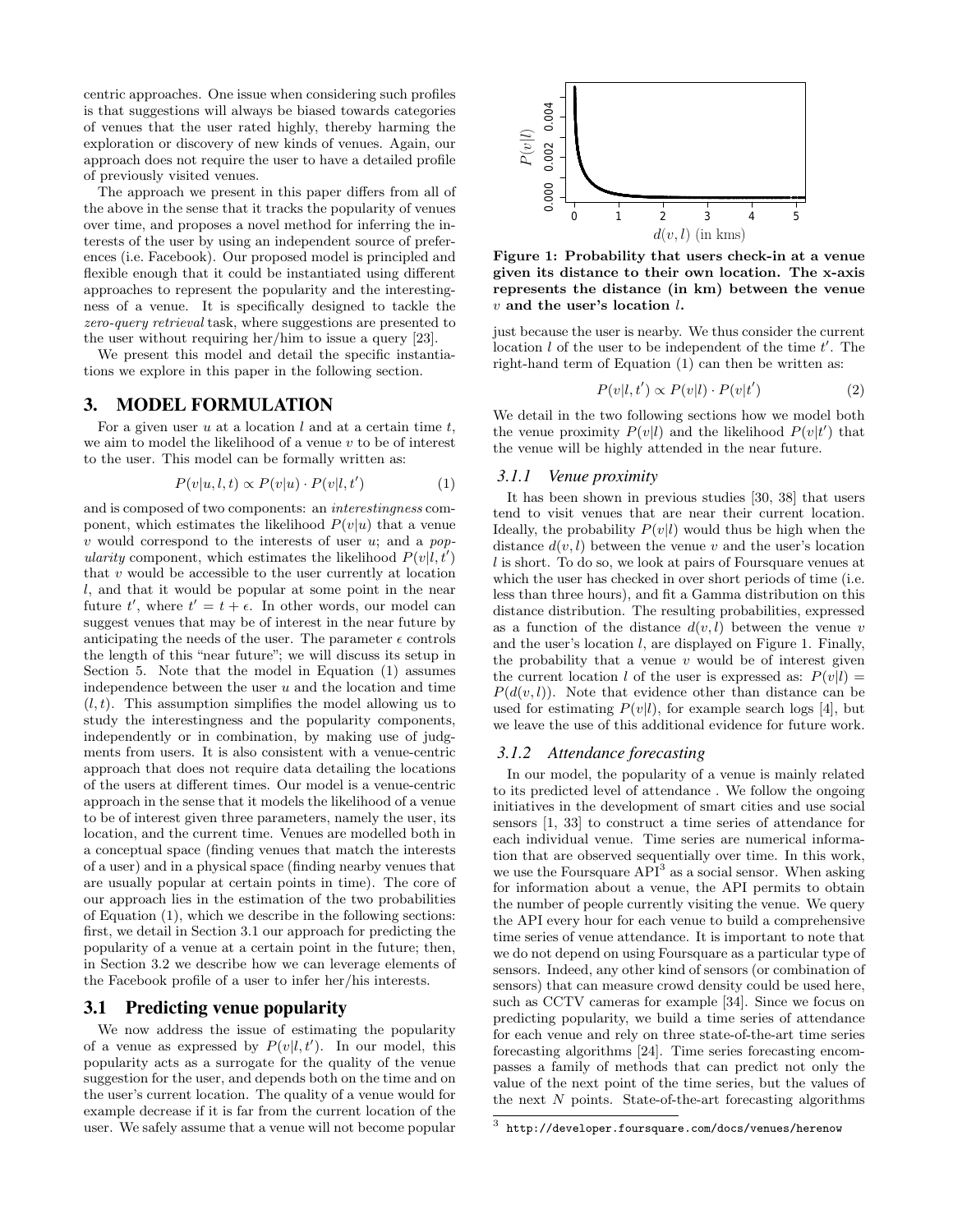such as ARIMA (Auto-Regressive Integrated Moving Average), Neural Networks, and Exponential Smoothing use past observations to learn trends, seasonal variations, and recurring patterns in the data [18, 24].

We use these forecasting models to estimate the probability  $P(v|t')$  in Equation (2). We apply Bayesian smoothing with a Dirichlet prior to avoid zero probabilities:

$$
P(v|t') = \frac{\hat{y}(v,t') + \mu \cdot P(v|\mathcal{T})}{\sum_{v' \in \mathcal{V}} \hat{y}(v',t') + \mu}
$$
(3)

where  $\hat{y}(v, t')$  is a forecast of the number of people attending the venue  $v$  at time  $t'$ , using either ARIMA, Neural Networks, or Exponential Smoothing as forecasting models.  $V$ is the complete set of venues for a given city.  $P(v|\mathcal{T})$  models the popularity of the venue v over an entire timespan  $\mathcal T$  of past observations, where  $\mathcal T$  also represents the training period of the forecasting models. This background probability is expressed as  $P(v|\mathcal{T}) = \frac{y(v,\mathcal{T})}{\sum_{v'\in\mathcal{V}} y(v',\mathcal{T})}$ , where  $y(v,\mathcal{T})$  is the total number of people that attended the venue  $v$  during  $\mathcal{T}$ .

The Dirichlet prior  $\mu$  is the mean of the counts for all venues in the same city, over the entire timespan  $\mathcal T$ . The rationale behind applying such a smoothing is analogous to traditional information retrieval: we avoid eliminating the candidate venues with 0 attendances. Without any smoothing, the probability  $P(v|t')$  is null when  $\hat{y}(v,t')$  is predicted to be 0. However, even if a venue has a low level of attendance, it may still be interesting to some users. For example, we observed in our data that a board game shop is a very unlikely venue to check-in; however, a person who likes such games would be highly interested by this kind of suggestions. Hence, smoothing this probability helps us to tackle the inevitable sparsity of our observations.

#### 3.2 Modelling venue interestingness

The second component of our approach models the interests of the user in order to personalise the suggestions. Users supply a wealth of information about their personality on social networking websites. With its ever growing number of users, Facebook is one of the most popular publicly available personality repository [20]. On Facebook, people can explicitly share their interests by "liking" pages that refer to entities such as public figures, bands, venues, events, or even fictional characters. The personality of users can then be represented as sets of entities covering their various interests [20]. We leverage this entity representation in a probabilistic model, which extracts the interests of a user with the aim of suggesting personalised venues. More specifically, we compute the probability  $P(v|u)$  that a venue fits the interests of user  $u$  by marginalising over the space of all known entities of the entire Facebook  $Graph<sup>4</sup>$  (with the fair assumption of independence between the user and an entity):

$$
P(v|u) = \sum_{e} P(v|e)P(e|u)
$$
 (4)

We reasonably hypothesise that a "like" is an indicator of relevance, hence a page e will always be relevant for a user  $u$  if that user has liked it in the past. Therefore, we define in this work  $P(e|u) = \frac{\text{like}(e, u)}{\sum_{e'} \text{like}(e', u)},$  where  $like(e, u) = 1$  if the user  $u$  likes the entity  $e$ , and  $0$  otherwise.

Estimating  $P(v|e)$  is thus the core part of this component. Since venues and entities do not share the same space, we map them into a common space of categories and apply machine learning. We detail in the remainder of this section the categorisation and classification approaches we employ.

#### *3.2.1 From interests to categories*

Our approach for estimating the probability that a venue is relevant given an entity relies on the categories of the DMOZ<sup>5</sup> Open Directory Project, a curated directory of web pages that have been manually categorised. This allows us to represent both venues and Facebook entities as sets of categories, thus enabling their comparison to measure how well a venue corresponds to the interests expressed by an entity. Bi et al. [5] recently proposed a method that relies on DMOZ to map Facebook profiles with search profiles in the Bing search engine, using proprietary search logs. However this previous work is limited in that only the number of similar categories are counted, which we overcome by directly computing probabilities. Moreover, Bi et al. only predicted specific personality traits such as the age, the gender, or the political views of the users. Here, we propose a method that can match two types of entities of very different natures, e.g. a Facebook page and a venue, by categorising each in a space of DMOZ categories. Formally, given  $C$ , the set of DMOZ categories, we rewrite the expression of  $P(v|e)$  used in Equation (4) as (with the fair assumption of independence between the entity and a category):

$$
P(v|e) = \sum_{c \in \mathcal{C}} P(v|c)P(c|e)
$$
 (5)

Using Bayes' rule,  $P(v|c)$  can be expressed as:

$$
P(v|c) = \frac{P(c|v)P(v)}{P(c)} \propto \frac{P(c|v)}{P(c)}
$$
(6)

As we do not consider any prior information about venues in this component of the model,  $P(v)$  is constant and does not affect ranking and can be removed from Equation (6).

We can then rewrite Equation  $(5)$  as:

$$
P(v|e) \propto \sum_{c \in \mathcal{C}} \frac{1}{P(c)} P(c|v) P(c|e) \tag{7}
$$

Estimating  $P(v|e)$  comes down to estimating the category distribution  $P(c|\bullet)$ , where  $\bullet \in \{v, e\}$ . We cover this estimation in the following section.

#### *3.2.2 Learning to categorise*

Our approach to entity and venue classification builds upon recent work in query classification. In particular, predicting the categories of queries has been studied in the past, and successful approaches agreed on the fact that context is needed [5, 36] to tackle the sparsity problem. This context is usually obtained by retrieving documents that are topically relevant to the query, and classifying the top results into a predefined set of categories. We take the same approach to predict the category distribution of venues and Facebook entities. We train three state-of-the-art classifiers using web pages previously labelled with the top-level DMOZ<sup>6</sup> category information. Venues and Facebook Likes can be entities of very different types, we thus intentionally consider the highest level of the DMOZ hierarchy to represent these entities in a general and diverse category space. We show

 $^4$  http://facebook.com/about/graphsearch

 $5$  http://dmoz.org  $6$  The DMOZ hierarchy has 16 top-level categories. Our training data has a total of 13 categories as it does not contain "Kids and Teens", "World" and "Regional".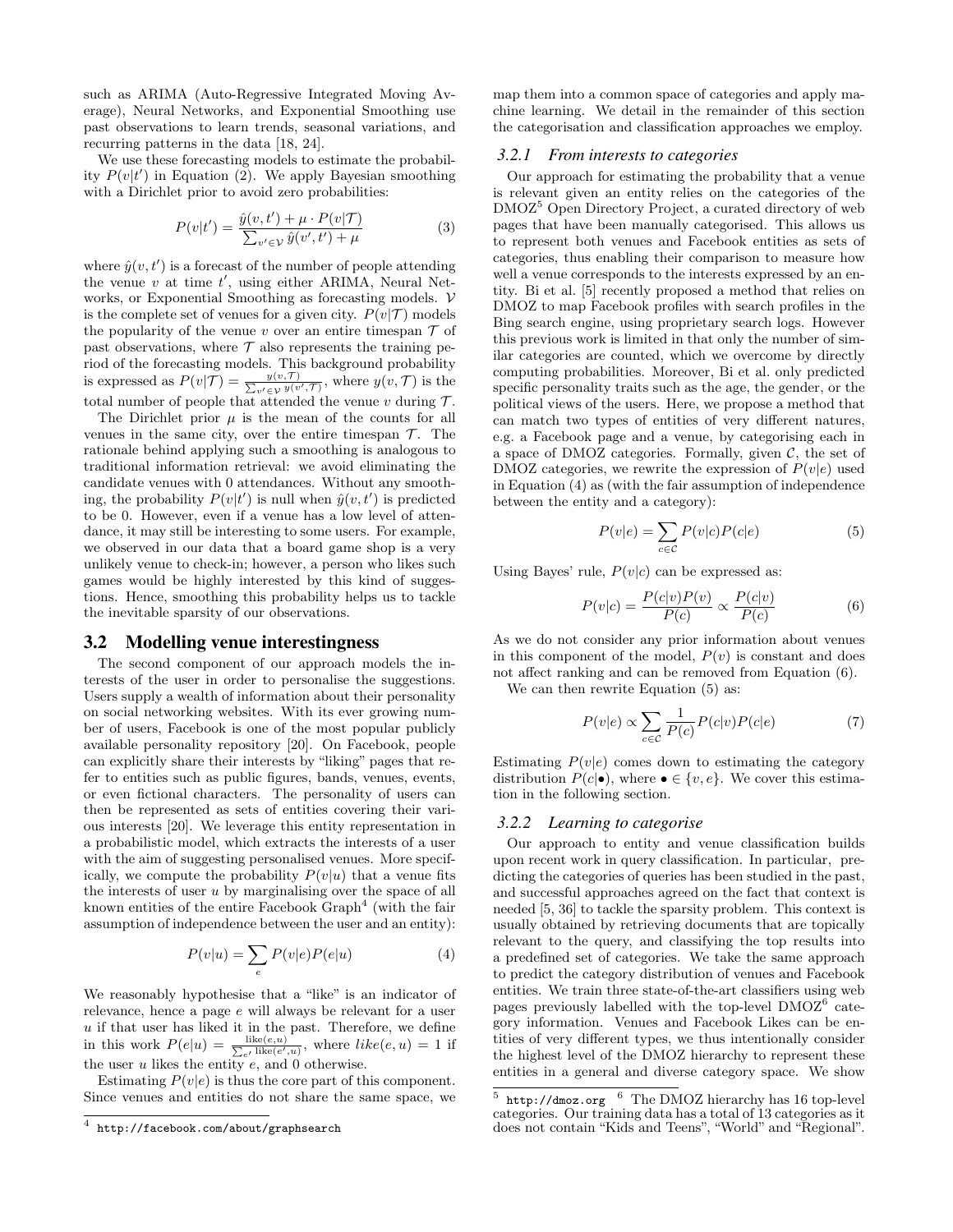in Section 4.2 that using the highest-level categories of the DMOZ hierarchy is valid for this task. Future work could however address more refined taxonomies.

Like Bi et al.  $[5]$ , we transform each Facebook entity  $e$ into a query by using its title. Similarly, for each venue  $v$ , we concatenate its name and its city to provide some disambiguation, and use this as a query. Let  $\mathcal{R}(\bullet)$  be the set of top search results using • as a query. The retrieval model can be of any kind, as long as the retrieved documents are topically relevant to •. Each retrieved document of this set is then classified, yielding a probability distribution over the DMOZ categories. More formally, the probability  $P(c|\bullet)$ that  $\bullet$  would be of category c is expressed as:

$$
P(c|\bullet) = \frac{1}{|\mathcal{R}(\bullet)|} \sum_{D \in \mathcal{R}(\bullet)} P(c|D)
$$
 (8)

where  $|\mathcal{R}(\bullet)|$  is the number of retrieved documents. These documents are retrieved from a general repository of web pages that we detail in Section 4.2. The probabilities  $P(c|D)$ are directly derived from the predictions of the classifier, which models the category distribution of unseen documents. Different retrieval models and classifiers can be deployed to estimate  $P(c|\bullet)$ , as we detail in Section 4.2.

We rewrite Equation (7) using Equation (8) as:

$$
P(v|e) \propto \sum_{c \in \mathcal{C}} \frac{1}{P(c)} \left( \frac{1}{|\mathcal{R}(v)|} \sum_{D_v \in \mathcal{R}(v)} P(c|D_v) \times \frac{1}{|\mathcal{R}(e)|} \sum_{D_e \in \mathcal{R}(e)} P(c|D_e) \right) \quad (9)
$$

It is important to note that our approach could be instantiated using other sources of user preferences in lieu of Facebook (e.g. Google+) to infer the user's interests. We could also imagine a combination of social networks to improve the coverage of the user personality. We leave these improvements for future work.

## 4. EXPERIMENTS

As detailed in the previous section, our model is built upon two principal components that model the popularity and the interestingness of a venue. In this section, we evaluate the two components separately before carrying a user study of the entire model in Section 5. More specifically, we seek to answer the following research questions:

RQ1: What is the best time series forecasting algorithm for predicting venue attendance levels? (Section 4.1)

RQ2: Which choice of retrieval model and classifier enables to effectively model the categories of users' interests? (Section 4.2)

#### 4.1 Forecast accuracy evaluation

We describe in this section the dataset, the measures, the baselines, and the results of our experiments in order to answer our first research question.

#### *4.1.1 Cities dataset*

We chose three major cities to evaluate our model and answer our first research question: London, Amsterdam, and San Francisco. London is a major capital with a large population (more than 8 million). Amsterdam has a higher density and counts more than 800,000 inhabitants. We completed our test bed with San Francisco in order to see if the



Figure 2: Distribution of venues over their Foursquare categories for the three cities we consider in this study.

observations made on two European capitals generalise to a major American city.

We used 3 different Foursquare API accounts belonging to the researchers involved in this study to measure the levels of attendance of venues. The Foursquare API limits the number of calls per account to 5,000 per hour, thus adding up to 15,000 possible API calls per hour. We reasonably limited the frequency of obtaining the levels of attendance to one measurement per hour for each venue. This rate allowed us to both accurately keep track of each venue's attendance while considering a large amount of venues. We equally divided the API calls across the three cities, and monitored 4,950 venues for each city<sup>7</sup> from  $5^{th}$  November 2013 to  $17^{th}$ January 2014. However, tens of thousands of Foursquare venues are available for these cities. Initial experiments showed that the 3,000 venues with the highest total number of check-ins contained the majority of the most popular venues for the three cities. We then performed a selection of venues by choosing the 3,000 ones with the highest number of check-ins, and randomly selected the remaining 1,950 venues from those that had at least 25 check-ins at the time we began our experiments. This threshold of 25 check-ins was used to ensure that we did not include fictitious venues. While performing this selection, we omitted venues falling under the Foursquare categories "College & University" and "Travels & Transport". While airports and train stations for example are very popular among Foursquare users (who like to check-in at these locations to show that they are travelling), they may not be useful suggestions. Some Foursquare venues can belong to multiple Foursquare categories, hence we kept venues that belong to the two blacklisted categories above if they also belong to other (whitelisted) categories. Overall, this selection policy allowed us to build a diverse dataset that includes the most popular venues, which might be of interest to visitors, while also containing less well attended venues. Statistics on this dataset are available in Figure 2, which shows the number of venues for each category in each city.

#### *4.1.2 Forecast accuracy measures and baselines*

We detail here the baselines and evaluation measures we use to answer RQ1. Forecast accuracy is determined by computing the errors of the forecasts with respect to the real observations. We report the results in terms of root mean squared error (RMSE), which is a commonly used er-

 $^7$  The last 50 API calls were used as a safety buffer in case of an intermittent unavailability of the Foursquare service.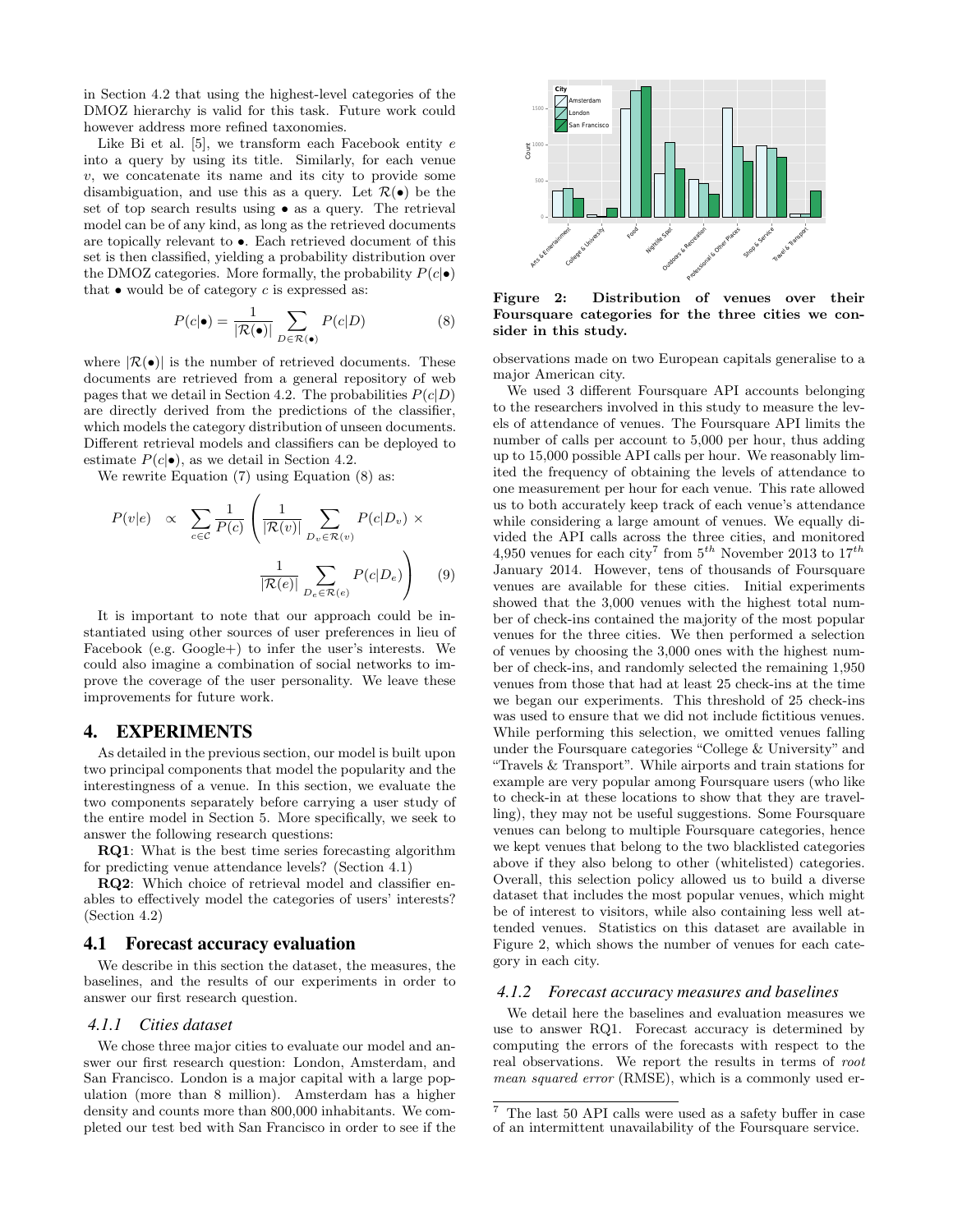ror measure<sup>8</sup>. As already mentioned in Sections 2 and 3.1.2, we explore the effectiveness of three forecasting models. We compare them to 3 widely used baselines that proved to be competitive [24]. The first baseline, denoted by Mean, forecasts all future values for a given venue to be the mean of the past observations. The second one is called Naïve, for which all forecasts are simply set to be the value of the last observation. It was shown to be very effective in the context of economic and financial time series forecasting [24]. The last one is the Seasonal Naïve method, with the forecast being equal to the previous day. All the time series forecasting models were built using the well-known forecast package of R [17].

#### *4.1.3 Results*

Research question RQ1 aims to explore the accuracy of time series forecasting algorithms for predicting the venue attendance levels. To this end, we evaluate daily forecasts by predicting the attendance of each of the venues for the following 24 hours. In this case, all the days prior to the prediction can be considered as training data. We forecast the attendance of each venue for 10 randomly chosen days (while allowing at least 21 days for training), then average their accuracy. The results are reported in Table 1, where we evaluate the three widely used forecasting models: Neural Networks (Neural), ARIMA, and Exponential Smoothing (Smooth.) with respect to three baselines commonly used in forecasting studies [17]: Mean, Naïve, and Seasonal Naïve (S. Na¨ıve). We vary the number of training days between 7 and 21, and we report the averaged RMSE for all venues in each city. Since RMSE measures a forecast error, the best results are the lowest numbers.

On analysis of Table 1, we see that the Mean method is the most effective method when trained using a small number of observations (7 days). However, with more historical data, ARIMA achieves the best accuracy. The good results of the very basic Mean baseline can be explained by the sparsity of the observations. When building time series of attendance, we consider that a venue is empty if no Foursquare user has checked-in for the current hour. This can result in time series that are mostly composed of zeros for venues that have low levels of attendance, or that attract few Foursquare users. This explains the high results of the Mean baseline, which predicts very low levels of attendance for unattended venues. However, state-of-the-art forecasting models improve their accuracy when we use more historical data, as they are able to model daily and weekly trends even for venues with very few check-ins. ARIMA achieves almost the best results for all cities when using more training days, and Exponential Smoothing models are on par with the three baselines. In contrast, we see that Neural Networks tend to over-fit and hence cannot cope with large daily variations. Nevertheless, we conclude that state-ofthe-art time series forecasting models are in general able to outperform these competitive baselines, unless they have a limited amount of training data.

To summarise, in order to address RQ1, we conducted the first systematic series of experiments on the evaluation of forecasting models for predicting the levels of attendance of the venues. Moreover, the forecasting accuracies are very similar across three different cities, which is promising for other potential applications in other cities. It should be

Table 1: Accuracy of the three used forecasting models compared to the three standard baselines. We report the average RMSE for all the venues of each city, varying the number of training days. Numbers in bold are the best results per city and per number of training days.

|              | 7 days |       |          | 21 days |       |          |
|--------------|--------|-------|----------|---------|-------|----------|
|              | Lon.   | Amst. | S. Fran. | Lon.    | Amst. | S. Fran. |
|              |        |       |          |         |       |          |
| Mean         | 0.633  | 0.563 | 0.868    | 0.533   | 0.357 | 0.794    |
| Naïve        | 0.785  | 0.686 | 1.131    | 0.670   | 0.440 | 1.015    |
| S. Naïve     | 0.784  | 0.696 | 1.020    | 0.651   | 0.446 | 0.879    |
| Neural       | 0.822  | 0.739 | 1.107    | 0.796   | 0.543 | 1.093    |
| <b>ARIMA</b> | 0.677  | 0.590 | 0.908    | 0.514   | 0.353 | 0.737    |
| Smooth.      | 0.787  | 0.701 | 1.108    | 0.640   | 0.444 | 1.031    |

noted that despite the computational requirements of the state-of-the-art forecasting models, they are still suitable for practical deployments, since the forecasting process is done offline on a regular basis and not in real-time..

In the user study we conduct in Section 5, we use the ARIMA models built from the past 21 days as the instantiation of the popularity component of our model.

#### 4.2 Evaluation of models of user interests

We now answer RQ2 by evaluating the component that models the user's interests. As described in Section 3.2, this component is a two-step approach, where it first retrieves documents related to a Facebook entity, before classifying them into DMOZ categories. We detail in this section the retrieval models and the classifiers that we use, our evaluation methodology, and the results of this experiment.

#### *4.2.1 Classifiers and retrieval models*

As already presented in Section 3.2, our method for estimating the interests of a user has two sequential steps: the retrieval of documents related to a Facebook entity, and their classification into 13 DMOZ categories. We detail here the different retrieval models and classifiers we experimented with in order to answer our second research question RQ2.

The retrieved documents come from the category B of ClueWeb09, a corpus of 50M web pages. We use the Terrier IR platform [26] for indexing and retrieval. We experimented with three different well-known retrieval models using their default settings in Terrier: Language Modelling (LM) [15], BM25 [29] and the DPH model [2] (an effective parameter-free model from the Divergence From Randomness framework). It is well-known that ClueWeb09 contains many spam documents, which we overcome by using the Waterloo spam list [9] that provides spam percentiles for all documents. We follow [9] and only retain documents with a percentile score higher than 70.

We use the Weka machine learning software [14] for training and classifying web pages, and test three different classifiers. We take a traditional text classification approach and consider word frequencies as features. Our baseline classifier is the well-known Naïve Bayes [19]. We also experiment with two other state-of-the-art classifiers: Random forests [7] and Decision trees (J48) [27]. Each classifier is trained using 5,000<sup>9</sup> randomly selected examples from 197,125 documents that were previously labelled in the DMOZ categories.

<sup>8</sup> We noticed in our preliminary experiments that RMSE was highly correlated with other common error measures (such as MAE or MASE).

<sup>&</sup>lt;sup>9</sup> Increasing the number of training examples only resulted in reducing efficiency and had no significant effect on classification accuracy.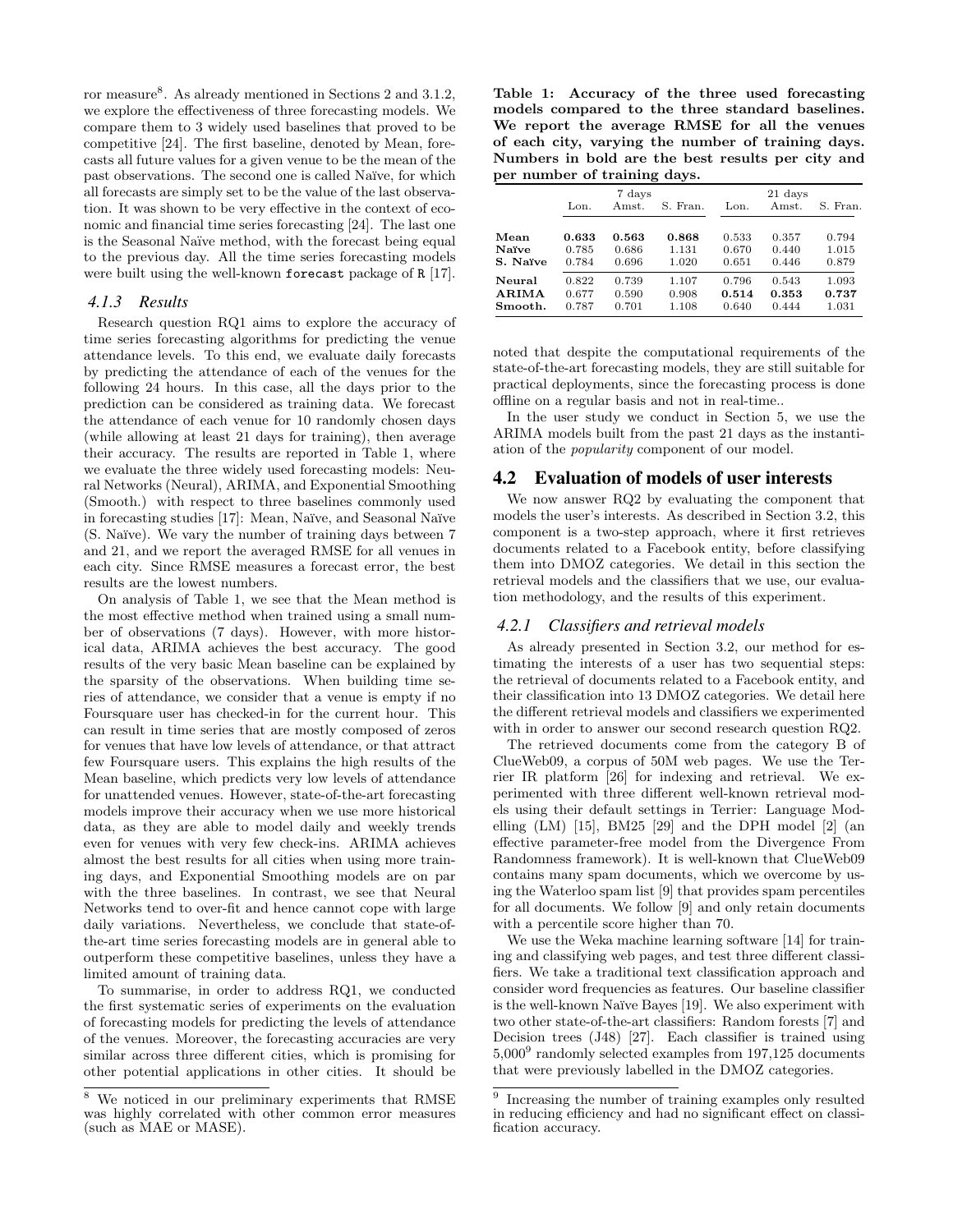Table 2: Results for modelling user interests, expressed by the Jensen-Shannon (JS) divergence between the estimated and the reference DMOZ category distributions. We use a two-sided pairwise t-test (with  $p < 0.05$ ) to determine statistically significant differences over: (1) a random baseline that generates random category distributions, and that has a JS divergence of 16.038 ( $\triangle$  and  $\triangledown$ ), and (2) the Naïve Bayes baseline ( $^*$  and  $\triangledown$ ).

|                             |                    | Number of retrieved documents |                                            |                    |                     |                     |                   |
|-----------------------------|--------------------|-------------------------------|--------------------------------------------|--------------------|---------------------|---------------------|-------------------|
| Classifier                  | Retrieval Model    | 5                             | 10                                         | 20                 | 30                  | 40                  | 50                |
| Naïve Bayes [19]            | DPH <sub>[2]</sub> | 12.846                        | $5.465^{\circ}$                            | $3.113^{\circ}$    | $2.591^{\circ}$     | $2.419^{\circ}$     | $2.002^{\Delta}$  |
|                             | BM25 [29]          | $9.189^{\circ}$               | $3.922^{\Delta}$                           | $2.693^{\Delta}$   | $2.041^{\circ}$     | $1.284^{\Delta}$    | $1.262^{\Delta}$  |
|                             | LM $[15]$          | $51.530^{\circ}$              | $32.083^{\nabla}$                          | 16.451             | 10.658              | $8.776^{\triangle}$ | $6.457^{\Delta}$  |
| Random Forests [7]          | <b>DPH</b>         | $13.061^{\circ}$              | $11.424^{\Delta}$                          | $8.237^{\text{A}}$ | $5.052^{\Delta}$    | $2.804^{\Delta}$    | $2.316^{\circ}$   |
|                             | BM25               | $13.405^{\Delta}$             | $11.386$ <sup><math>\triangle</math></sup> | $10.351^{\Delta}$  | 8.698 $\textdegree$ | $7.437^{\Delta}$    | $1.803^{\Delta}$  |
|                             | LM                 | 23.659 $\sqrt[7]{ }$          | $17.588^{\triangle}$                       | 15.082             | 15.073              | 14.390              | $13.469^{\Delta}$ |
| Decision trees $(J48)$ [27] | <b>DPH</b>         | $3.532^{\Delta}$              | $1.316^{\Delta}$                           | $1.293^{\Delta}$   | $0.577^{\Delta}$    | $0.542^{\Delta}$    | $0.540^{\Delta}$  |
|                             | BM25               | $1.367^{\Delta}$              | $0.534^{\Delta}$                           | $0.498^{\Delta}$   | $0.499^{\Delta}$    | $0.480^{\Delta}$    | $0.489^{\Delta}$  |
|                             | LМ                 | $0.441^{\circ}$               | $0.435^{\Delta}$                           | $0.431^{\Delta}$   | $0.408^{\Delta}$    | $0.398^{\triangle}$ | $0.406^{\Delta}$  |

#### *4.2.2 Gold standard and evaluation measure*

The nine combinations of classifiers and retrieval models that we described above all output a probability distribution over the DMOZ categories that estimate the interests of the user. In order to quantify the ability of this approach to approximate interests as per RQ2, we first need users to explicitly state their "true" interests in terms of the DMOZ categories. We obtained this gold standard by using the Amazon Mechanical Turk<sup>10</sup> crowdsourcing service. We presented workers with the list of the 13 DMOZ categories and asked them the following question: "What are your general interests?". They had to rate each of these categories in order to answer this question. Ratings ranged from 0 (not interested at all) to 10 (extremely interested). We paid users \$0.05 for this task, which was completed in 32 seconds on average. We asked users to connect with their Facebook account, using Facebook's software development  $kit^{11}$ , in order to obtain the titles of the pages they like while they were performing the task. The users were explicitly asked to authorise access to the titles of pages they like on Facebook and nothing else. This login step also allowed us to entirely prevent our task from being completed by robots or malicious workers. We obtained a total of 25 manually entered user profiles, which constitute our gold standard.

We then converted the ratings of this gold standard into a reference probability distribution over categories, in order to be able to compare this reference to our automatically generated distributions using statistical distances. Categories from which users attributed a high rating received a high probability, and vice versa. In order to measure the statistical distance between our estimated category distribution and the reference distribution, we used the Jensen-Shannon (JS) divergence, which is the symmetric version of the well-known Kullback-Leibler divergence. We use this measure as it is a natural and principled choice for dealing with and comparing probability distributions, and quantifying their differences. We also experimented with the Kendall's  $\tau$  rank correlation coefficient, from which we made similar observations.

#### *4.2.3 Results*

We experiment with the three classifiers and the three retrieval models presented earlier, and vary the number of retrieved documents for each Facebook entity used as a query. For each of these settings, we compute the average JS divergence across the estimated profiles and the crowdsourced references profiles. We report the results of these experiments in Table 2. As the numbers represent divergences, lower are better. As a simple baseline, we randomly generate the category distributions, which achieves a JS divergence of 16.038 (not shown in Table 2).

On analysis of Table 2, we see that increasing the amount of retrieved documents always improves the quality of the estimation, which stabilises around 40-50 documents for a majority of settings. The DPH and BM25 retrieval models have similar behaviours with all classifiers: using BM25 allows to achieve marginally better results than DPH, with one exception for random forest. Language models are ineffective when used in conjunction with Naïve Bayes and Random Forest, but achieve the best results when the retrieved documents are classified with decision trees. Using decision trees for this task significantly outperforms both the random and Na¨ıve Bayes baselines for all settings (according to a pairwise t-test at  $p < 0.05$ , except for DPH when using 20 retrieved documents.

To summarise, in this section we conducted a comprehensive experiment, which revealed that our approach can automatically quantify the interests of a Facebook user from the pages she/he likes. In answer to our research question RQ2, we conclude that our approach performs best using language models (LM) to retrieve 40 retrieved documents that are classified by decision trees (J48); we adopt this setting to instantiate our model for the following user study. While the evaluation in this section focused on estimating the interests of the users without considering the venues, in the next section, we evaluate the effectiveness of the personalised venue suggestions through our user study.

# 5. USER STUDY

We now conduct our user study, where we obtain judgments from users (recruited volunteers), to measure the effectiveness of our model for time-aware and personalised venue suggestion. Specifically, we seek to answer three further research questions:

RQ3: Is our model effective with respect to a state-ofthe-art venue suggestion baseline?

RQ4: Is our model effective for different times of the day? RQ5: Is our model able to accommodate different types of users (such as visitors or residents)?

To answer these questions, we developed a web interface for assessing venue suggestions and asked 100 volunteers (using word-of-mouth and social networks) from across the

 $\frac{10}{10}$  http://mturk.com/mturk  $\frac{11}{10}$  http://developers.facebook. com/docs/facebook-login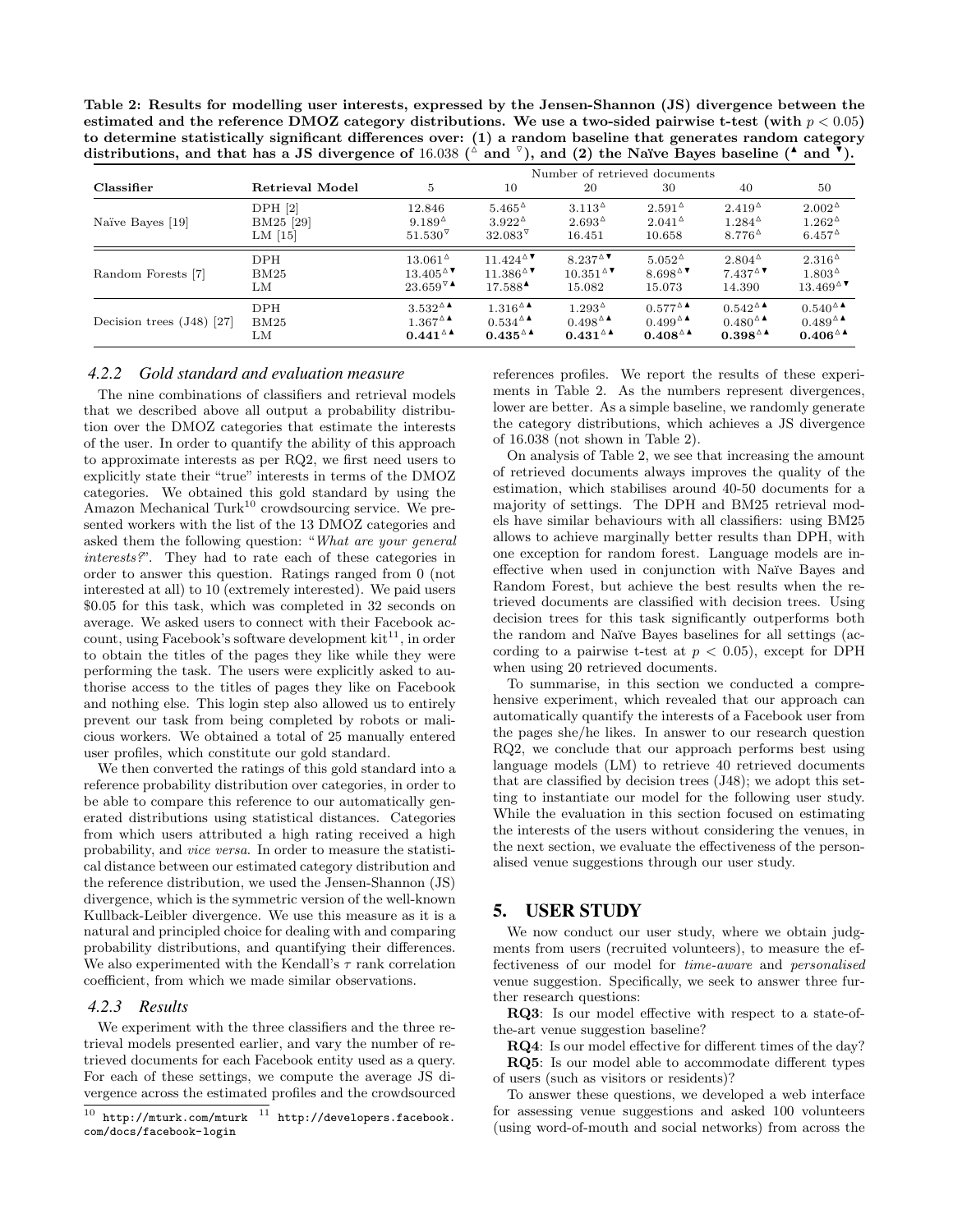world to judge these suggestions. Participants had to judge the relevance of a set of venues with respect to three conditions: their own interests, their location in the city and the time of the day. They first had to connect with their Facebook account, so that our model could infer their preferences. As in the experiment in Section 4.2, the participants were explicitly asked to authorise access to the titles of pages they like on Facebook. Then, they had to choose a city: (London, Amsterdam, or San Francisco). The presumed location of the participant during these assessments was randomly chosen within the city they selected. We used the local time of the participants as the time of the day, and set the  $\epsilon$  parameter (see Section 3) to 1 hour. We specifically chose this value for two reasons. First, the terms of use of the Foursquare API prevented us from choosing a smaller  $\epsilon$  without reducing the total number of venues in our dataset. Second, we assume that 1 hour is a reasonable duration for a user to walk in a busy area of a major city, while still having the time to visit a few venues. We further clustered the assessments from different times of the day by "time periods" that represent the main parts of the day. The "morning/lunch" part includes assessments performed between 7am and 1pm, the "afternoon" one focuses on the time period between 2pm and 6pm, and the "evening/night" closes the day by covering assessments between 7pm and 2am. Before displaying the suggestions to be judged, we asked participants for their previous knowledge of the city.<sup>12</sup> We divided this knowledge into three levels, allowing us to explore the effectiveness of our model for different types of users: people who have never been, people who have already visited, or people who live/have lived in the city. We display in Table 3 a summary of the 100 total participants broken down by city, time period, and knowledge. As said earlier, we left the choice of the city to the participants, who showed a high preference towards London. We thus take London as our main test city, and consider Amsterdam and San Francisco as additional cities in order to show generalisation. We also observe that a majority of the participants had already visited the city they chose, while a lower number of residents participated in our study. However, as we will see in the results below, the improvements over the baselines were consistent enough so that we could still identify statistical differences.

After the user had selected a city, the ranking lists of venue suggestions were computed using five different algorithms: Nearby (N), Foursquare (F), Popularity (P), Interestingness (I), and our Full model (Full). Nearby is a simple baseline that selects venues that are located near the user within a 500 meters radius (this value has been set according to the probability density function depicted in Figure 1), and ranks them randomly. Foursquare is a competitive, but a blackbox baseline that uses the API of the Foursquare LBSN, i.e. it uses the same data. It uses its own data to recommend venues near a given  $location<sup>13</sup>$ . Since it is currently an industrial application, we do not know the implementation details of the Foursquare recommendation algorithm. However, considering the current leadership role of Foursquare among LBSNs, we reasonably use its recommendation service as a state-of-the-art venue suggestion system. Since less than 5 of the participants had a

Table 3: Number of participants for the three cities, as a function of their level of knowledge of the city and of the time of the day.

|                          |                                             | London         | Amst.        | San Fran. | Total          |
|--------------------------|---------------------------------------------|----------------|--------------|-----------|----------------|
| Participant<br>knowledge | never been<br>visited<br>live/lived in      | 20<br>33<br>10 | 10<br>10     |           | 37<br>52<br>11 |
| Total                    |                                             | 63             | 21           | 16        | 100            |
| Time period              | morning/lunch<br>afternoon<br>evening/night | 16<br>28<br>19 | 3<br>12<br>6 |           | 20<br>49<br>31 |

Foursquare account (which would be required to obtain personalised suggestions from Foursquare), these suggestions were not personalised. The (Full) system is the instantiation of the model we propose in this paper as expressed in Equation  $(1)$ . The  $(P)$  and  $(I)$  variants aim at exploring the influence of the two components of our model on suggestion effectiveness. For (P), venues are ranked based on their level of forecasted attendance only and according to the following equation:  $P(v|u, l, t) \propto P(v|l, t)$ . The (I) model is the opposite of (P) and only considers venues that match the user's interests. In other words, venues are ranked according to  $P(v|u, l, t) \propto P(v|u)$  for this model. Details on these probabilities are available in Section 3.

We retained the 10 venues with the highest scores for each of these algorithms. The union of these rankings constitutes the pool of venues to be judged. The average size of the pool for all users is 38.31 venues. We randomised the order of the venues in the pool so that participants could perceive changes of quality in the suggestions. The web interface sequentially presented participants with a single venue, asking them to judge it with respect to the time, the location, and their own interests. Each venue was located on a map, which also shows the participant's location. Before assessing, the participants were presented with a paragraph that detailed the situation (city, exact location, time of the day), and were provided with instructions for judging the relevance of the venue. We also displayed a description of the venue, which included a photo, a list of categories, and a link to the Foursquare homepage of the venue. Participants were then asked to judge on a 3-point scale how likely they would visit the venue (not likely, likely, highly likely). Once an assessment is submitted, the next venue in the randomised pool is displayed. At the end of the study, participants had the opportunity to enter free comments in a dedicated text box<sup>14</sup>. We believe that obtaining user judgments on venues by asking the users to imagine that they are in a certain location of the city is realistic and indeed it has been used for evaluating venue suggestions in the TREC Contextual Suggestion track [10]. We follow the evaluation methodology of previous work in venue suggestion [38, 39] and report performances in terms of precision and nDCG after ranking 10 suggestions.

The first results, reported in Table 4, are averages over the 100 participants. We see that each of the three instantiations of our model outperforms the two baselines (N) and (F) in terms of P@10 and nDCG@10 by a statistically significant margin ( $p < 0.05$ , according to a pairwise t-test). While (I) gave the best suggestions according to the participants, (P) and (Full) achieve comparable results. The

 $12$  Due to the limited space, we have not provided screenshots of the interface used by the recruited volunteers. To preserve anonymity, we will provide a To preserve anonymity, we will provide a URL to the interface when the paper is published.

 $^{13}\,$ http://developer.foursquare.com/docs/venues/explore

<sup>14</sup> We received a lot of positive feedback from the participants of our study, who noted the promising applications and thanked us for making them want to travel.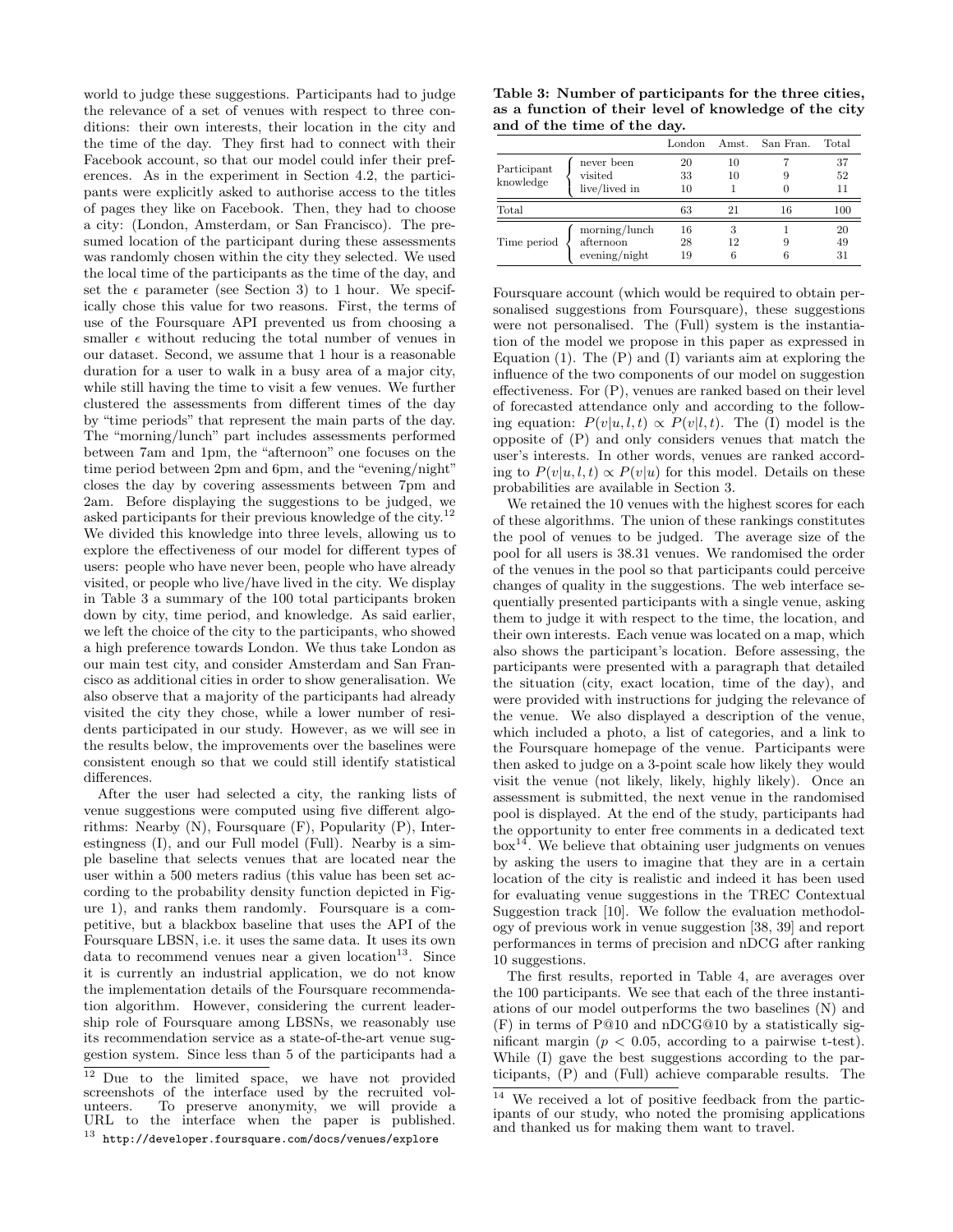Table 4: Average effectiveness results over all the participants of our study.  $\alpha$  and  $\beta$  represent statistically significant improvements (using a two-sided paired wise t-test) over the Nearby and Foursquare baselines (with  $p < 0.05$ ), respectively.

|                   |                                                              | P@10                                                                       | nDCG@10                                                                    |
|-------------------|--------------------------------------------------------------|----------------------------------------------------------------------------|----------------------------------------------------------------------------|
| <b>Baselines</b>  | Nearby $(N)$<br>Foursquare $(F)$                             | 0.359<br>0.393                                                             | 0.327<br>0.345                                                             |
| Our<br>approaches | Popularity $(P)$<br>Interestingness (I)<br>Full model (Full) | $0.466^{\alpha,\beta}$<br>$0.480^{\alpha,\beta}$<br>$0.459^{\alpha,\beta}$ | $0.393^{\alpha,\beta}$<br>$0.408^{\alpha,\beta}$<br>$0.389^{\alpha,\beta}$ |

Table 5: Effectiveness results for the 3 different cities. Notations are identical to those in Table 4.

|        | London                 |                        |                  | Amsterdam        | San Francisco          |                 |
|--------|------------------------|------------------------|------------------|------------------|------------------------|-----------------|
|        | P@10                   | nDCG@10                | P@10             | nDCG@10          | P@10                   | nDCG@10         |
| (N)    | 0.386                  | 0.355                  | 0.310            | 0.265            | 0.313                  | 0.284           |
| (F)    | 0.398                  | 0.346                  | $0.467^{\alpha}$ | $0.387^{\alpha}$ | 0.267                  | 0.273           |
| (P)    | $0.475^{\alpha,\beta}$ | $0.394^{\alpha}$       | $0.486^{\alpha}$ | $0.427^{\alpha}$ | $0.400^{\alpha,\beta}$ | 0.337           |
| (I)    | $0.514^{\alpha,\beta}$ | $0.453^{\alpha,\beta}$ | $0.410^{\alpha}$ | 0.295            | $0.433^{\alpha,\beta}$ | $0.376^{\beta}$ |
| (Full) | $0.492^{\alpha,\beta}$ | $0.401^{\alpha,\beta}$ | $0.405^{\alpha}$ | $0.375^{\alpha}$ | $0.393^{\alpha,\beta}$ | $0.354^{\beta}$ |

Foursquare recommendation service (F) achieves a low performance, even when compared to (N). The full model (Full) achieves a 17% improvement in terms of P@10 over the baseline (F), while (I) achieves a 22% improvement (respectively  $+13\%$  and  $+18\%$  in terms of nDCG@10).

We report in Table 5 the suggestion effectiveness results when looking at each city separately. We note that the results are similar to those in Table 4. However, Foursquare achieved similar results to (P) for Amsterdam, and slightly outperformed (I) and (Full). For this particular city, (F) was able to provide participants with diversified suggestions of either "Food", "Nightlife Spot", "Arts & Entertainment", or "Outdoors & Recreation" venues. (F) failed to do the same for London and San Francisco, where 64.8% of its suggestions were "Food" venues. From the observations we make in Tables 4 and 5, and in answer to RQ3, we find that (P), (I), and (Full) are effective and consistently outperform Foursquare in terms of P@10 and nDCG@10.

We explore in Table 6 the quality of the suggestions for different time periods. When looking at the "morning" row, we see that all methods achieve similar results. Often, people's activities are very personal during this period of the day and highly depend on their activities and the time at which they start their day. While one user may want to have a breakfast, another user may already have visited a museum or might be at her/his office. By suggesting personalised venues, (I) hence achieves slightly better results than the other methods. Moreover, it is interesting to see that (P) achieves the best results on the evening. When looking at the judgments, we see that 32% of the "evening/night" relevant suggestions belong to the "Nightlife Spot" category, 44% belong to "Food", and 10% belong to "Arts & Entertainment". The fact that 86% of the relevant suggestions are evening-related activities (even if the food venues are popular for the entire day), along with the high performance of (P) for this time period, demonstrates the validity of our forecasting approach for timely promoting high quality venues. As a summary and in answer to RQ4, we find that venue suggestion is a time-dependent problem and that our model is able to cope with time variations by providing a good balance between mornings and evenings.

Table 6: Effectiveness results for 3 different time periods. Notations are identical to those in Table 4.

|        | morning/lunch    |                  |                        | afternoon              | evening/night          |                        |
|--------|------------------|------------------|------------------------|------------------------|------------------------|------------------------|
|        | P@10             | nDCG@10          | P@10                   | nDCG@10                | P@10                   | nDCG@10                |
| (N)    | 0.430            | 0.319            | 0.331                  | 0.339                  | 0.355                  | 0.314                  |
| (F)    | 0.480            | 0.423            | 0.344                  | 0.303                  | 0.413                  | 0.361                  |
| (P)    | 0.500            | $0.474^{\alpha}$ | $0.427^{\alpha,\beta}$ | $0.359^{\beta}$        | $0.503^{\alpha,\beta}$ | $0.392^{\alpha}$       |
| (I)    | $0.555^{\alpha}$ | 0.393            | $0.446^{\alpha,\beta}$ | $0.400^{\alpha,\beta}$ | $0.484^{\alpha,\beta}$ | $0.430^{\alpha,\beta}$ |
| (Full) | 0.455            | 0.379            | $0.450^{\alpha,\beta}$ | $0.400^{\alpha,\beta}$ | $0.474^{\alpha,\beta}$ | $0.378^{\alpha}$       |

Finally, Table 7 explores the effectiveness of the venue suggestions for users with various prior knowledge of the city. The results show that while Foursquare is rather effective for people that never visited the city, it is clearly ineffective for residents or former visitors. On the other hand, our model is effective for all types of users. The results achieved by (I) when suggesting venues to residents (i.e. "live/lived in") are interesting. We observe that this class of users are not interested in popular venues and rather want to go to venues that suit their interests. The venues that residents labelled as relevant have a total number of check-ins of 2707 on average, while visitors are attracted by more popular venues (3419 and 3587 check-ins on average for new and former visitors, respectively). In answer to RQ5, we find that our model is able to accommodate different types of users with suggestions of both personalised and popular venues.

# 6. CONCLUSIONS

In this paper, we proposed a venue-centric and time-aware model that suggests venues based on their estimated popularity and interestingness to the user. We presented an application of time series forecasting algorithms, and an approach for categorising the interests of a user by using the Facebook pages she/he likes. We evaluated these two different components separately using a dataset of 15000 Foursquare venues spread across three cities. The experimental results showed that state-of-the-art time series forecasting models, especially ARIMA, proved to be effective at predicting the levels of venue attendance, although highly dependent on the amount of training data. By crowdsourcing the categorised Facebook user profiles, we demonstrated that users' interests can be inferred using the title of the Facebook pages they like as queries and classifying the top retrieved web documents using decision trees. Despite evaluating on Facebook, we argue that our model can generalise to other sources of user interests. For example, "liked entities" can be replaced with URLs or entities from searching/browsing logs.

Through a user study involving 100 users, we evaluated our complete probabilistic model . We also saw through our user study that our model was effective in different cities, at different times of the day, and for different types of users. Moreover, we showed that the level of attendance of a venue is a good indicator of its popularity. Residents were found to prefer personalised suggestions, while participants preferred highly popular venues during the evening. Hence, as future work, we plan to address the problem of balancing the influence of the two components in function of different parameters, such as the knowledge of the user or the category of the venue (e.g. Food, Shop). We also aim to reuse the judgments of our user study to learn this trade-off, for example by applying Learning to Rank techniques.

Overall, the user study showed that our proposed model is versatile by generalising over different types of users, and times of the day. It also demonstrated that we can model venues using social sensors (user check-ins), paving the way